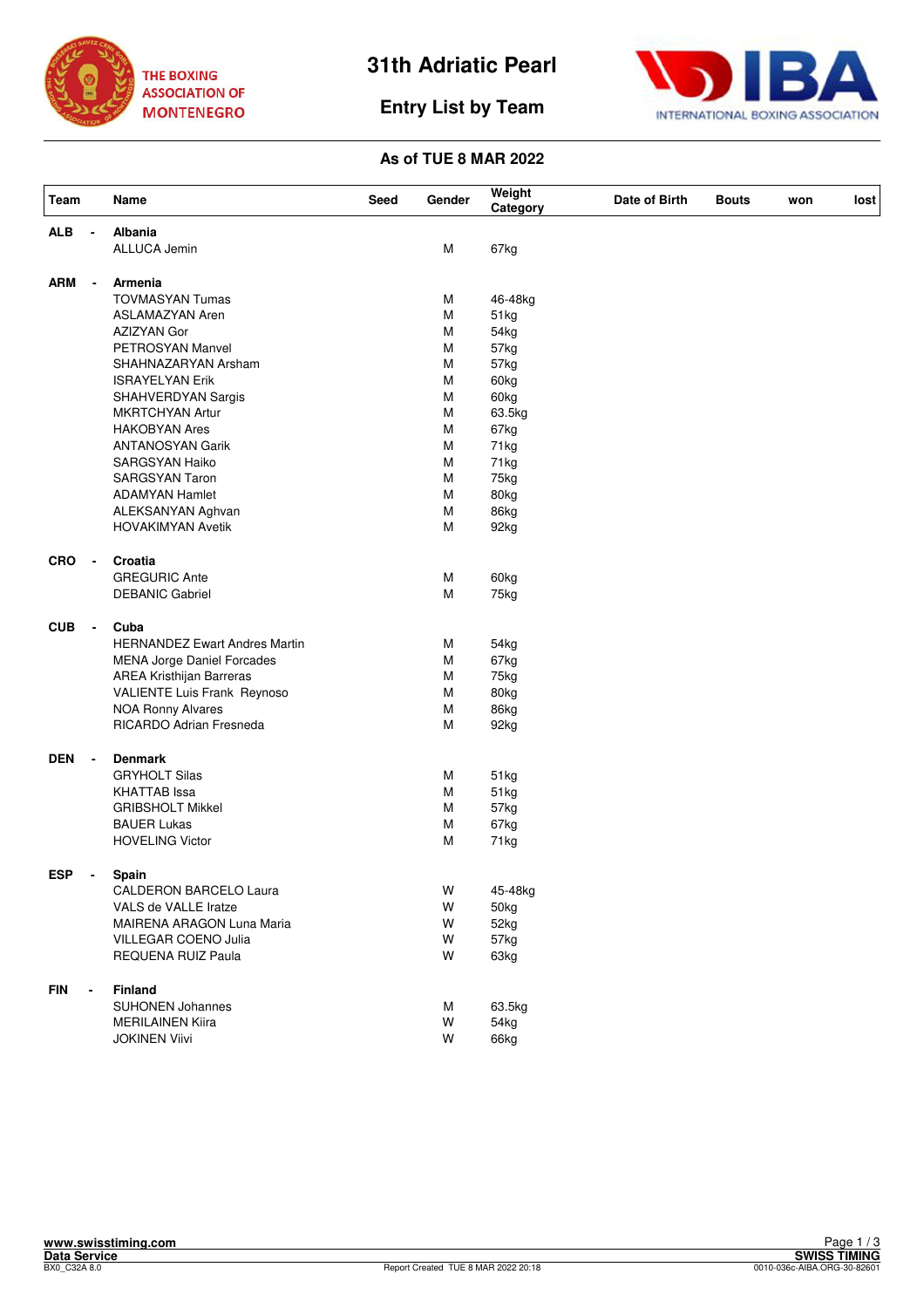

**Entry List by Team**



#### **As of TUE 8 MAR 2022**

| Team                                   | Name                        | Seed | Gender | Weight<br>Category | Date of Birth | <b>Bouts</b> | won | lost |
|----------------------------------------|-----------------------------|------|--------|--------------------|---------------|--------------|-----|------|
| <b>GEO</b>                             | Georgia                     |      |        |                    |               |              |     |      |
|                                        | AYVAZYAN Gor                |      | м      | 51kg               |               |              |     |      |
|                                        | JAPARIDZE David             |      | M      | 54kg               |               |              |     |      |
|                                        | <b>EREMEISHVILI Saba</b>    |      | M      | 57kg               |               |              |     |      |
|                                        | GORDULAVA Gocha             |      | M      | 60kg               |               |              |     |      |
|                                        | NAMAZOV Mehman              |      | M      | 67kg               |               |              |     |      |
|                                        | <b>TODUA Givi</b>           |      | M      | 71kg               |               |              |     |      |
|                                        | KVINIKADZE Saba             |      | M      | 75kg               |               |              |     |      |
|                                        | DEKANOZISHVILI Giorgi       |      | M      | 86kg               |               |              |     |      |
|                                        | <b>SHARIKADZE Tariel</b>    |      | M      | $+92kg$            |               |              |     |      |
|                                        | <b>SAMELIA Tamar</b>        |      | W      | 45-48kg            |               |              |     |      |
|                                        | <b>BUKIA Tatia</b>          |      | W      | 75kg               |               |              |     |      |
|                                        |                             |      |        |                    |               |              |     |      |
| <b>GRE</b><br>$\blacksquare$           | Greece                      |      |        |                    |               |              |     |      |
|                                        | <b>KOSTOUROS Panagiotis</b> |      | М      | 63.5kg             |               |              |     |      |
|                                        | <b>KARAITIS Christos</b>    |      | M      | 71kg               |               |              |     |      |
|                                        | <b>TSAMALIDIS Michail</b>   |      | M      | 80kg               |               |              |     |      |
|                                        | <b>KEFALLINOS Isidoros</b>  |      | M      | 92kg               |               |              |     |      |
|                                        | <b>ZISIS Petros</b>         |      | M      | $+92kg$            |               |              |     |      |
|                                        | <b>CHOLIDIS Eleni</b>       |      | W      | 52kg               |               |              |     |      |
| <b>ITA</b><br>$\blacksquare$           | Italy                       |      |        |                    |               |              |     |      |
|                                        | <b>ERBASECCA Jessica</b>    |      | W      | 45-48kg            |               |              |     |      |
|                                        | LOMBARDO Federica           |      | W      | 45-48kg            |               |              |     |      |
|                                        | de PERSIO Aurora            |      | W      | 52kg               |               |              |     |      |
|                                        | <b>ACCONCIA Luisa</b>       |      | W      | 60kg               |               |              |     |      |
|                                        | <b>MARRA Valentina</b>      |      | W      | 66kg               |               |              |     |      |
|                                        | <b>MANIERO Giorgia</b>      |      | W      | 75kg               |               |              |     |      |
|                                        | <b>MARELLI Gloria</b>       |      | W      | 75kg               |               |              |     |      |
|                                        |                             |      |        |                    |               |              |     |      |
| <b>KAZ</b><br>$\overline{\phantom{a}}$ | Kazakhstan                  |      |        |                    |               |              |     |      |
|                                        | <b>NURLYBAYEV Ramazan</b>   |      | М      | 46-48kg            |               |              |     |      |
|                                        | TURAKULOV Ravshan           |      | M      | 46-48kg            |               |              |     |      |
|                                        | MASHKENTAYEV Islam          |      | M      | 51kg               |               |              |     |      |
|                                        | SHAKAROV Yunus              |      | М      | 51kg               |               |              |     |      |
|                                        | <b>ORYNBASSAR Aktilek</b>   |      | M      | 54kg               |               |              |     |      |
|                                        | SARSENBAYEV Zhandaulet      |      | M      | 54kg               |               |              |     |      |
|                                        | <b>ABDIKADIROV Uralbek</b>  |      | M      | 57kg               |               |              |     |      |
|                                        | PAIZILLAKHANOV Sardorkhon   |      | М      | 60kg               |               |              |     |      |
|                                        | <b>YERMEK Yerassyl</b>      |      | М      | 63.5kg             |               |              |     |      |
|                                        | <b>KAZBEK Tair</b>          |      | M      | 63.5kg             |               |              |     |      |
|                                        | SHAKHAR Ruslan              |      | M      | 67kg               |               |              |     |      |
|                                        | <b>SMAN Abylay</b>          |      | M      | 67kg               |               |              |     |      |
|                                        | <b>TELEUBEK Arnur</b>       |      | M      | 71kg               |               |              |     |      |
|                                        |                             |      |        |                    |               |              |     |      |
|                                        | <b>BAZAR Sagyndyk</b>       |      | M      | 71kg               |               |              |     |      |
|                                        | <b>KARSAKOV Merey</b>       |      | M      | 71kg               |               |              |     |      |
|                                        | NIGMETOV Azamat             |      | M      | 75kg               |               |              |     |      |
|                                        | SHAIKYBEKOV Dikhan          |      | M      | 75kg               |               |              |     |      |
|                                        | SEITENOV Batyrkhan          |      | M      | 75kg               |               |              |     |      |
|                                        | YERKIN Serzhan              |      | M      | 80kg               |               |              |     |      |
|                                        | <b>BAUYRZHAN Nurasyl</b>    |      | M      | 86kg               |               |              |     |      |
|                                        | YERMOLENKO Ivan             |      | M      | $+92kg$            |               |              |     |      |
|                                        | ABSADYKOV Yernar            |      | M      | $+92kg$            |               |              |     |      |
| KOS                                    | Kosovo                      |      |        |                    |               |              |     |      |
|                                        | KONUSHEVCI Dion             |      | М      | 57kg               |               |              |     |      |
|                                        | <b>BERISHA Planet</b>       |      | M      | 60kg               |               |              |     |      |
|                                        | <b>SYLA Donat</b>           |      | M      | 92kg               |               |              |     |      |
|                                        | <b>BRAHIMI Alnera</b>       |      | W      | 81kg               |               |              |     |      |